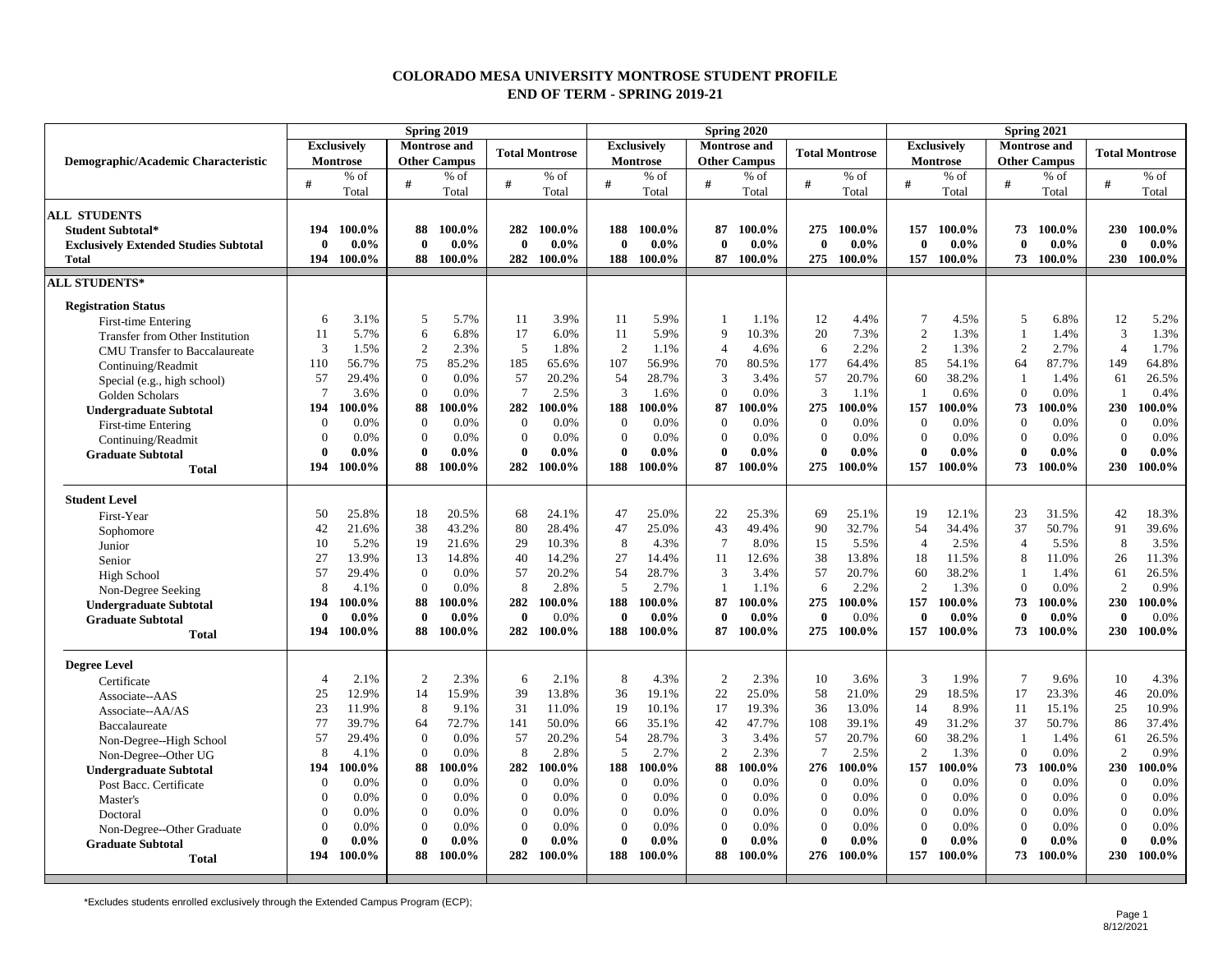## **COLORADO MESA UNIVERSITY MONTROSE STUDENT PROFILE END OF TERM - SPRING 2019-21**

|                                     | Spring 2019        |        |                |                                              |                |                                           |                |        |                     | Spring 2020 |                       |        | Spring 2021        |                                            |                  |                       |                |         |  |
|-------------------------------------|--------------------|--------|----------------|----------------------------------------------|----------------|-------------------------------------------|----------------|--------|---------------------|-------------|-----------------------|--------|--------------------|--------------------------------------------|------------------|-----------------------|----------------|---------|--|
|                                     | <b>Exclusively</b> |        |                | <b>Montrose</b> and<br><b>Total Montrose</b> |                | <b>Exclusively</b><br><b>Montrose and</b> |                |        |                     |             | <b>Total Montrose</b> |        | <b>Exclusively</b> | <b>Montrose</b> and<br><b>Other Campus</b> |                  | <b>Total Montrose</b> |                |         |  |
| Demographic/Academic Characteristic | Montrose           |        |                | <b>Other Campus</b>                          |                |                                           | Montrose       |        | <b>Other Campus</b> |             |                       |        | <b>Montrose</b>    |                                            |                  |                       |                |         |  |
|                                     | #                  | % of   | #              | $%$ of                                       | #              | $%$ of                                    | #              | $%$ of | #                   | $%$ of      | #                     | $%$ of | #                  | $%$ of                                     | #                | % of                  | #              | $\%$ of |  |
|                                     |                    | Total  |                | Total                                        |                | Total                                     |                | Total  |                     | Total       |                       | Total  |                    | Total                                      |                  | Total                 |                | Total   |  |
| <b>UNDERGRADUATE STUDENTS*</b>      |                    |        |                |                                              |                |                                           |                |        |                     |             |                       |        |                    |                                            |                  |                       |                |         |  |
| <b>Credit Hour Load</b>             |                    |        |                |                                              |                |                                           |                |        |                     |             |                       |        |                    |                                            |                  |                       |                |         |  |
| 6 or fewer hours                    | 72                 | 37.1%  | 3              | 3.4%                                         | 75             | 26.6%                                     | 73             | 38.8%  | 8                   | 9.2%        | 81                    | 29.5%  | 64                 | 40.8%                                      | 3                | 4.1%                  | 67             | 29.1%   |  |
| $7 - 9$ hours                       | 36                 | 18.6%  | 15             | 17.0%                                        | 51             | 18.1%                                     | 34             | 18.1%  | 18                  | 20.7%       | 52                    | 18.9%  | 22                 | 14.0%                                      | 16               | 21.9%                 | 38             | 16.5%   |  |
| 10 hours                            | 9                  | 4.6%   | $\overline{4}$ | 4.5%                                         | 13             | 4.6%                                      | 3              | 1.6%   | 6                   | 6.9%        | 9                     | 3.3%   | $\mathbf{1}$       | 0.6%                                       | 9                | 12.3%                 | 10             | 4.3%    |  |
| 11 hours                            | $\overline{2}$     | 1.0%   | $\overline{4}$ | 4.5%                                         | 6              | 2.1%                                      | $\overline{2}$ | 1.1%   | $\overline{2}$      | 2.3%        | $\overline{4}$        | 1.5%   | $\overline{4}$     | 2.5%                                       | 3                | 4.1%                  | $\tau$         | 3.0%    |  |
| <b>Part-time Subtotal</b>           | 119                | 61.3%  | 26             | 29.5%                                        | 145            | 51.4%                                     | 112            | 59.6%  | 34                  | 39.1%       | 146                   | 53.1%  | 91                 | 58.0%                                      | 31               | 42.5%                 | 122            | 53.0%   |  |
| 12 hours                            | 19                 | 9.8%   | 28             | 31.8%                                        | 47             | 16.7%                                     | 27             | 14.4%  | 24                  | 27.6%       | 51                    | 18.5%  | 5                  | 3.2%                                       | 10               | 13.7%                 | 15             | 6.5%    |  |
| 13 hours                            | 17                 | 8.8%   | 13             | 14.8%                                        | 30             | 10.6%                                     | 17             | 9.0%   | 20                  | 23.0%       | 37                    | 13.5%  | 37                 | 23.6%                                      | 10               | 13.7%                 | 47             | 20.4%   |  |
| $14-16$ hours                       | 38                 | 19.6%  | 19             | 21.6%                                        | 57             | 20.2%                                     | 31             | 16.5%  | 6                   | 6.9%        | 37                    | 13.5%  | 24                 | 15.3%                                      | 21               | 28.8%                 | 45             | 19.6%   |  |
| 17 or more hours                    | -1                 | 0.5%   | 2              | 2.3%                                         | 3              | 1.1%                                      | - 1            | 0.5%   | 3                   | 3.4%        | $\overline{4}$        | 1.5%   | $\overline{0}$     | 0.0%                                       | $\mathbf{1}$     | 1.4%                  | -1             | 0.4%    |  |
| <b>Full-time Subtotal</b>           | 75                 | 38.7%  | 62             | 70.5%                                        | 137            | 48.6%                                     | 76             | 40.4%  | 53                  | 60.9%       | 129                   | 46.9%  | 66                 | 42.0%                                      | 42               | 57.5%                 | 108            | 47.0%   |  |
| <b>Total</b>                        | 194                | 100.0% | 88             | 100.0%                                       | 282            | 100.0%                                    | 188            | 100.0% | 87                  | 100.0%      | 275                   | 100.0% | 157                | 100.0%                                     | 73               | 100.0%                | 230            | 100.0%  |  |
| Age                                 |                    |        |                |                                              |                |                                           |                |        |                     |             |                       |        |                    |                                            |                  |                       |                |         |  |
| 17 years or younger                 | 44                 | 22.7%  | $\overline{0}$ | 0.0%                                         | 44             | 15.6%                                     | 46             | 24.5%  | 2                   | 2.3%        | 48                    | 17.5%  | 40                 | 25.5%                                      | $\mathbf{1}$     | 1.4%                  | 41             | 17.8%   |  |
| $18 - 21$ years                     | 66                 | 34.0%  | 31             | 35.2%                                        | 97             | 34.4%                                     | 58             | 30.9%  | 29                  | 33.3%       | 87                    | 31.6%  | 50                 | 31.8%                                      | 25               | 34.2%                 | 75             | 32.6%   |  |
| 22 - 24 years                       | 18                 | 9.3%   | 14             | 15.9%                                        | 32             | 11.3%                                     | 10             | 5.3%   | 9                   | 10.3%       | 19                    | 6.9%   | 14                 | 8.9%                                       | 12               | 16.4%                 | 26             | 11.3%   |  |
| <b>Traditional Age Subtotal</b>     | 128                | 66.0%  | 45             | 51.1%                                        | 173            | 61.3%                                     | 114            | 60.6%  | 40                  | 46.0%       | 154                   | 56.0%  | 104                | 66.2%                                      | 38               | 52.1%                 | 142            | 61.7%   |  |
| 25 - 34 years                       | 30                 | 15.5%  | 26             | 29.5%                                        | 56             | 19.9%                                     | 36             | 19.1%  | 30                  | 34.5%       | 66                    | 24.0%  | 34                 | 21.7%                                      | 25               | 34.2%                 | 59             | 25.7%   |  |
| 35 - 44 years                       | 20                 | 10.3%  | 12             | 13.6%                                        | 32             | 11.3%                                     | 21             | 11.2%  | 11                  | 12.6%       | 32                    | 11.6%  | 14                 | 8.9%                                       | 8                | 11.0%                 | 22             | 9.6%    |  |
| 45 - 54 years                       | 5                  | 2.6%   | $\overline{4}$ | 4.5%                                         | 9              | 3.2%                                      | 12             | 6.4%   | 5                   | 5.7%        | 17                    | 6.2%   | $\overline{4}$     | 2.5%                                       | $\overline{2}$   | 2.7%                  | 6              | 2.6%    |  |
| 55 years and older                  | 11                 | 5.7%   | $\overline{1}$ | 1.1%                                         | 12             | 4.3%                                      | 5              | 2.7%   | $\overline{1}$      | 1.1%        | 6                     | 2.2%   | $\overline{1}$     | 0.6%                                       | $\overline{0}$   | 0.0%                  | $\overline{1}$ | 0.4%    |  |
| <b>Non-traditional Age Subtotal</b> | 66                 | 34.0%  | 43             | 48.9%                                        | 109            | 38.7%                                     | 74             | 39.4%  | 47                  | 54.0%       | 121                   | 44.0%  | 53                 | 33.8%                                      | 35               | 47.9%                 | 88             | 38.3%   |  |
| No data                             | $\mathbf{0}$       | 0.0%   | $\mathbf{0}$   | 0.0%                                         | $\bf{0}$       | 0.0%                                      | $\theta$       | 0.0%   | $\bf{0}$            | 0.0%        | $\bf{0}$              | 0.0%   | $\bf{0}$           | 0.0%                                       | $\bf{0}$         | 0.0%                  | $\bf{0}$       | 0.0%    |  |
| <b>Total</b>                        | 194                | 100.0% | 88             | 100.0%                                       | 282            | 100.0%                                    | 188            | 100.0% | 87                  | 100.0%      | 275                   | 100.0% | 157                | 100.0%                                     | 73               | 100.0%                | 230            | 100.0%  |  |
| Gender                              |                    |        |                |                                              |                |                                           |                |        |                     |             |                       |        |                    |                                            |                  |                       |                |         |  |
| Male                                | 73                 | 37.6%  | 23             | 26.1%                                        | 96             | 34.0%                                     | 65             | 34.6%  | 22                  | 25.3%       | 87                    | 31.6%  | 46                 | 29.3%                                      | 21               | 28.8%                 | 67             | 29.1%   |  |
| Female                              | 121                | 62.4%  | 65             | 73.9%                                        | 186            | 66.0%                                     | 123            | 65.4%  | 65                  | 74.7%       | 188                   | 68.4%  | 111                | 70.7%                                      | 52               | 71.2%                 | 163            | 70.9%   |  |
| <b>Total</b>                        | 194                | 100.0% | 88             | 100.0%                                       | 282            | 100.0%                                    | 188            | 100.0% | 87                  | 100.0%      | 275                   | 100.0% | 157                | 100.0%                                     | 73               | 100.0%                | 230            | 100.0%  |  |
| <b>Race/Ethnicity</b>               |                    |        |                |                                              |                |                                           |                |        |                     |             |                       |        |                    |                                            |                  |                       |                |         |  |
| Asian                               |                    | 0.5%   | $\sqrt{2}$     | 2.3%                                         | 3              | 1.1%                                      | $\overline{2}$ | 1.1%   | $\overline{c}$      | 2.3%        | $\overline{4}$        | 1.5%   | 3                  | 1.9%                                       |                  | 1.4%                  | $\overline{4}$ | 1.7%    |  |
| Pacific Islander                    |                    | 0.5%   | $\mathbf{0}$   | 0.0%                                         | $\mathbf{1}$   | 0.4%                                      | $\overline{2}$ | 1.1%   | $\boldsymbol{0}$    | 0.0%        | 2                     | 0.7%   | $\mathbf{0}$       | 0.0%                                       |                  | 1.4%                  | $\mathbf{1}$   | 0.4%    |  |
| Black, Non-Hispanic                 | $\overline{1}$     | 0.5%   | $\mathbf{1}$   | 1.1%                                         | $\overline{c}$ | 0.7%                                      | $\overline{1}$ | 0.5%   | $\mathbf{0}$        | 0.0%        | $\overline{1}$        | 0.4%   | $\mathbf{1}$       | 0.6%                                       | $\mathbf{1}$     | 1.4%                  | 2              | 0.9%    |  |
| Hispanic (of any race)              | 75                 | 38.7%  | 26             | 29.5%                                        | 101            | 35.8%                                     | 63             | 33.5%  | 27                  | 31.0%       | 90                    | 32.7%  | 55                 | 35.0%                                      | 26               | 35.6%                 | 81             | 35.2%   |  |
| American Indian/Alaskan Native      | -1                 | 0.5%   | $\overline{0}$ | 0.0%                                         | -1             | 0.4%                                      | 3              | 1.6%   | $\boldsymbol{0}$    | 0.0%        | $\overline{3}$        | 1.1%   | $\mathbf{0}$       | 0.0%                                       | $\boldsymbol{0}$ | 0.0%                  | $\mathbf{0}$   | 0.0%    |  |
| Multi-Racial                        | 5                  | 2.6%   | 3              | 3.4%                                         | 8              | 2.8%                                      | 3              | 1.6%   | 2                   | 2.3%        | 5                     | 1.8%   | -1                 | 0.6%                                       | 5                | 6.8%                  | 6              | 2.6%    |  |
| <b>Subtotal</b>                     | 84                 | 43.3%  | 32             | 36.4%                                        | 116            | 41.1%                                     | 74             | 39.4%  | 31                  | 35.6%       | 105                   | 38.2%  | 60                 | 38.2%                                      | 34               | 46.6%                 | 94             | 40.9%   |  |
| White, Non-Hispanic                 | 102                | 52.6%  | 54             | 61.4%                                        | 156            | 55.3%                                     | 106            | 56.4%  | 55                  | 63.2%       | 161                   | 58.5%  | 87                 | 55.4%                                      | 36               | 49.3%                 | 123            | 53.5%   |  |
| NR Alien                            | $\overline{0}$     | 0.0%   | $\mathbf{1}$   | 1.1%                                         | -1             | 0.4%                                      | $\overline{0}$ | 0.0%   | $\mathbf{0}$        | 0.0%        | $\mathbf{0}$          | 0.0%   | $\mathbf{0}$       | 0.0%                                       | 2                | 2.7%                  | 2              | 0.9%    |  |
| Unknown                             | 8                  | 4.1%   | -1             | 1.1%                                         | 9              | 3.2%                                      | 8              | 4.3%   | $\mathbf{1}$        | 1.1%        | 9                     | 3.3%   | 10                 | 6.4%                                       |                  | 1.4%                  | 11             | 4.8%    |  |
| <b>Total</b>                        | 194                | 100.0% | 88             | 100.0%                                       | 282            | 100.0%                                    | 188            | 100.0% | 87                  | 100.0%      | 275                   | 100.0% | 157                | 100.0%                                     | 73               | 100.0%                | 230            | 100.0%  |  |

\*Excludes students enrolled exclusively through the Extended Campus Program (ECP);